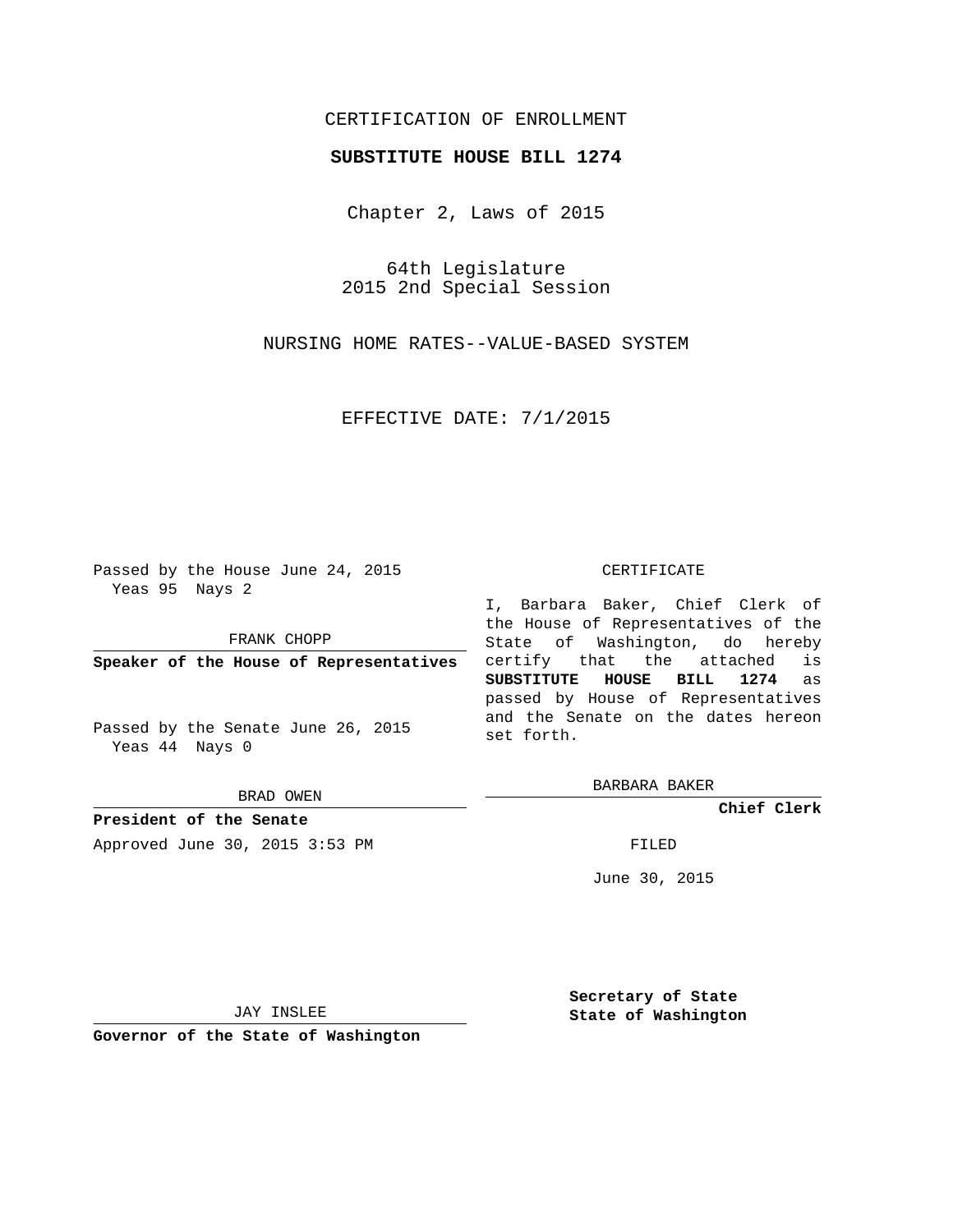## **SUBSTITUTE HOUSE BILL 1274**

Passed Legislature - 2015 2nd Special Session

**State of Washington 64th Legislature 2015 2nd Special Session**

**By** House Appropriations (originally sponsored by Representatives Cody, Jinkins, Johnson, Harris, and Tharinger)

READ FIRST TIME 06/24/15.

 AN ACT Relating to implementing a value-based system for nursing home rates; amending RCW 74.46.431, 74.46.501, and 74.42.360; adding new sections to chapter 74.46 RCW; creating a new section; repealing RCW 74.46.431, 74.46.435, 74.46.506, 74.46.508, 74.46.511, 74.46.515, and 74.46.521; providing effective dates; providing an expiration 6 date; and declaring an emergency.

BE IT ENACTED BY THE LEGISLATURE OF THE STATE OF WASHINGTON:

 **Sec. 1.** RCW 74.46.431 and 2013 2nd sp.s. c 3 s 1 are each 9 amended to read as follows:

 (1) Nursing facility medicaid payment rate allocations shall be facility-specific and shall have six components: Direct care, therapy care, support services, operations, property, and financing allowance. The department shall establish and adjust each of these components, as provided in this section and elsewhere in this chapter, for each medicaid nursing facility in this state.

 (2) Component rate allocations in therapy care and support services for all facilities shall be based upon a minimum facility occupancy of eighty-five percent of licensed beds, regardless of how many beds are set up or in use. Component rate allocations in operations, property, and financing allowance for essential community providers shall be based upon a minimum facility occupancy of eighty-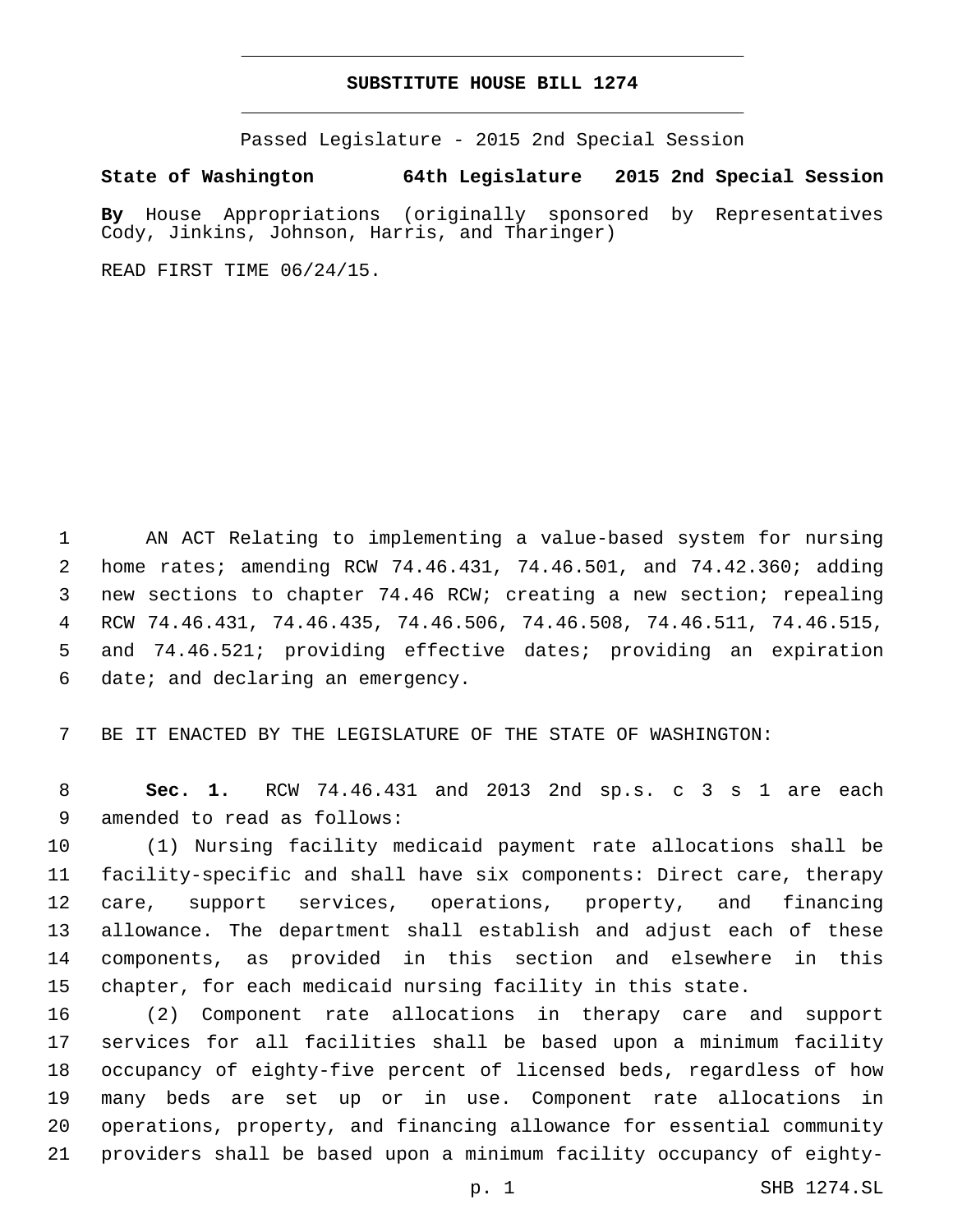seven percent of licensed beds, regardless of how many beds are set up or in use. Component rate allocations in operations, property, and financing allowance for small nonessential community providers shall be based upon a minimum facility occupancy of ninety-two percent of licensed beds, regardless of how many beds are set up or in use. Component rate allocations in operations, property, and financing allowance for large nonessential community providers shall be based upon a minimum facility occupancy of ninety-five percent of licensed beds, regardless of how many beds are set up or in use. For all facilities, the component rate allocation in direct care shall be based upon actual facility occupancy. The median cost limits used to set component rate allocations shall be based on the applicable minimum occupancy percentage. In determining each facility's therapy care component rate allocation under RCW 74.46.511, the department shall apply the applicable minimum facility occupancy adjustment before creating the array of facilities' adjusted therapy costs per adjusted resident day. In determining each facility's support services component rate allocation under RCW 74.46.515(3), the department shall apply the applicable minimum facility occupancy adjustment before creating the array of facilities' adjusted support services costs per adjusted resident day. In determining each facility's operations component rate allocation under RCW 74.46.521(3), the department shall apply the minimum facility occupancy adjustment before creating the array of facilities' adjusted general operations costs per adjusted resident day.

 (3) Information and data sources used in determining medicaid payment rate allocations, including formulas, procedures, cost report periods, resident assessment instrument formats, resident assessment methodologies, and resident classification and case mix weighting methodologies, may be substituted or altered from time to time as 31 determined by the department.

 (4)(a) Direct care component rate allocations shall be established using adjusted cost report data covering at least six months. Effective July 1, 2009, the direct care component rate allocation shall be rebased, so that adjusted cost report data for calendar year 2007 is used for July 1, 2009, through June 30, ((2015)) 2017. Beginning July 1, ((2015)) 2017, the direct care component rate allocation shall be rebased biennially during every odd-numbered year thereafter using adjusted cost report data from two years prior to the rebase period, so adjusted cost report data for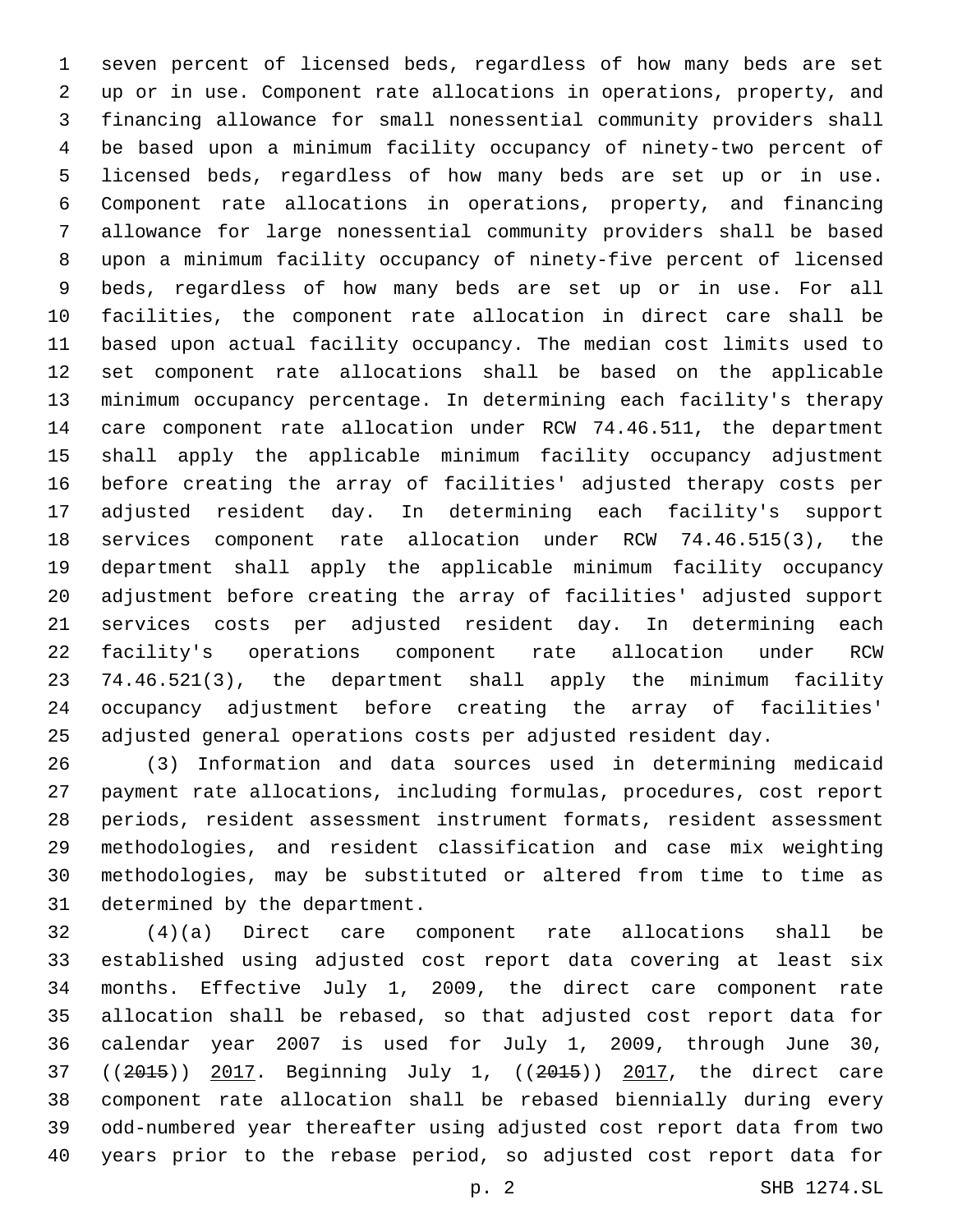calendar year ((2013)) 2015 is used for July 1, ((2015)) 2017, 2 through June 30,  $((2017))$  2019, and so forth.

 (b) Direct care component rate allocations established in accordance with this chapter shall be adjusted annually for economic trends and conditions by a factor or factors defined in the biennial appropriations act. The economic trends and conditions factor or factors defined in the biennial appropriations act shall not be compounded with the economic trends and conditions factor or factors defined in any other biennial appropriations acts before applying it to the direct care component rate allocation established in accordance with this chapter. When no economic trends and conditions factor or factors for either fiscal year are defined in a biennial appropriations act, no economic trends and conditions factor or factors defined in any earlier biennial appropriations act shall be applied solely or compounded to the direct care component rate allocation established in accordance with this chapter.

 (5)(a) Therapy care component rate allocations shall be established using adjusted cost report data covering at least six months. Effective July 1, 2009, the therapy care component rate allocation shall be cost rebased, so that adjusted cost report data for calendar year 2007 is used for July 1, 2009, through June 30, ((2015)) 2017. Beginning July 1, ((2015)) 2017, the therapy care component rate allocation shall be rebased biennially during every odd-numbered year thereafter using adjusted cost report data from two years prior to the rebase period, so adjusted cost report data for calendar year ((2013)) 2015 is used for July 1, ((2015)) 2017, 27 through June 30,  $((2017))$  2019, and so forth.

 (b) Therapy care component rate allocations established in accordance with this chapter shall be adjusted annually for economic trends and conditions by a factor or factors defined in the biennial appropriations act. The economic trends and conditions factor or factors defined in the biennial appropriations act shall not be compounded with the economic trends and conditions factor or factors defined in any other biennial appropriations acts before applying it to the therapy care component rate allocation established in accordance with this chapter. When no economic trends and conditions factor or factors for either fiscal year are defined in a biennial appropriations act, no economic trends and conditions factor or factors defined in any earlier biennial appropriations act shall be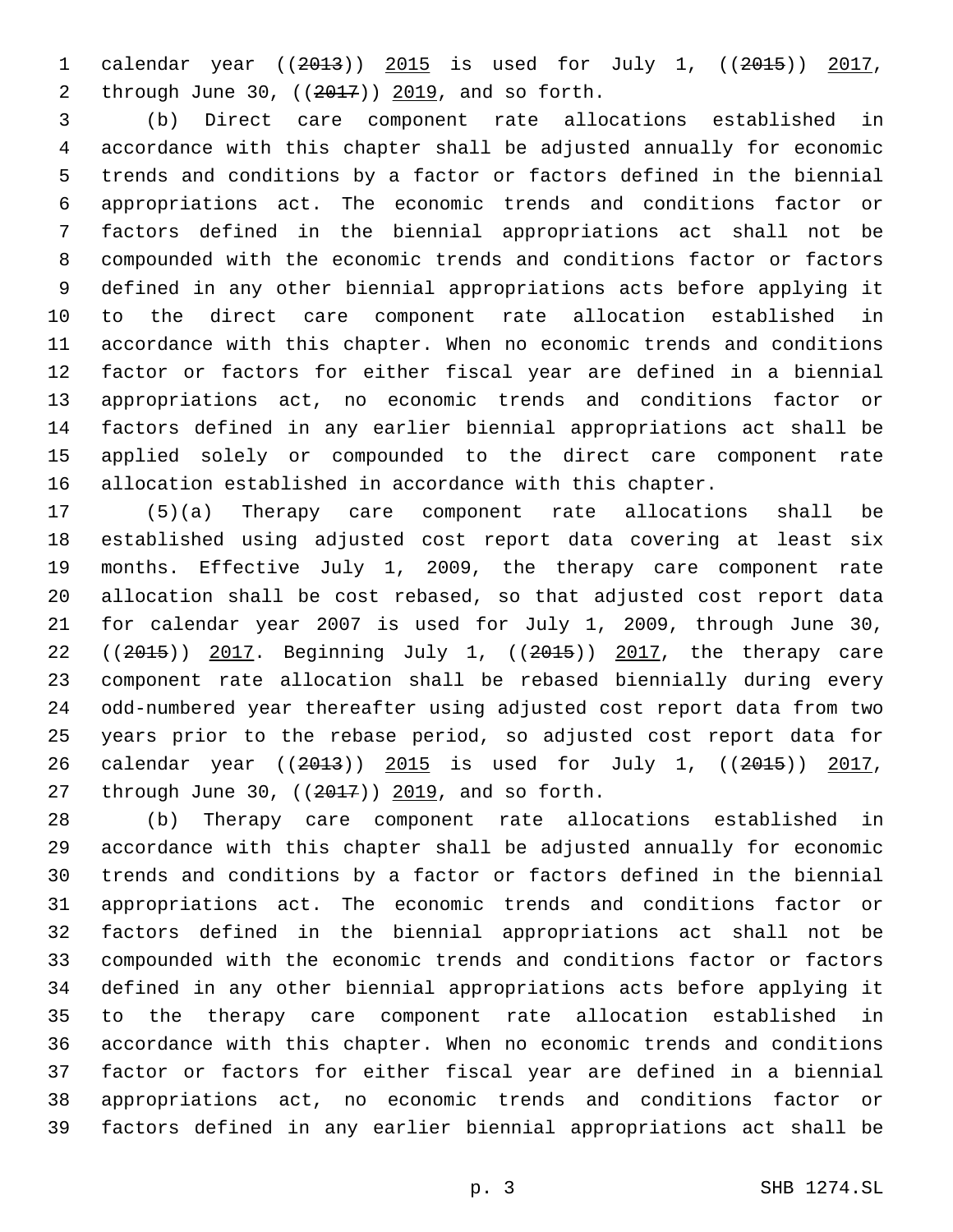applied solely or compounded to the therapy care component rate allocation established in accordance with this chapter.

 (6)(a) Support services component rate allocations shall be established using adjusted cost report data covering at least six months. Effective July 1, 2009, the support services component rate allocation shall be cost rebased, so that adjusted cost report data for calendar year 2007 is used for July 1, 2009, through June 30, ((2015)) 2017. Beginning July 1, ((2015)) 2017, the support services component rate allocation shall be rebased biennially during every odd-numbered year thereafter using adjusted cost report data from two years prior to the rebase period, so adjusted cost report data for calendar year ((2013)) 2015 is used for July 1, ((2015)) 2017, 13 through June 30,  $((2017))$  2019, and so forth.

 (b) Support services component rate allocations established in accordance with this chapter shall be adjusted annually for economic trends and conditions by a factor or factors defined in the biennial appropriations act. The economic trends and conditions factor or factors defined in the biennial appropriations act shall not be compounded with the economic trends and conditions factor or factors defined in any other biennial appropriations acts before applying it to the support services component rate allocation established in accordance with this chapter. When no economic trends and conditions factor or factors for either fiscal year are defined in a biennial appropriations act, no economic trends and conditions factor or factors defined in any earlier biennial appropriations act shall be applied solely or compounded to the support services component rate allocation established in accordance with this chapter.

 (7)(a) Operations component rate allocations shall be established using adjusted cost report data covering at least six months. Effective July 1, 2009, the operations component rate allocation shall be cost rebased, so that adjusted cost report data for calendar year 2007 is used for July 1, 2009, through June 30, ((2015)) 2017. 33 Beginning July 1, ((2015)) 2017, the operations care component rate allocation shall be rebased biennially during every odd-numbered year thereafter using adjusted cost report data from two years prior to the rebase period, so adjusted cost report data for calendar year ((2013)) 2015 is used for July 1, ((2015)) 2017, through June 30, 38 ((2017)) 2019, and so forth.

 (b) Operations component rate allocations established in accordance with this chapter shall be adjusted annually for economic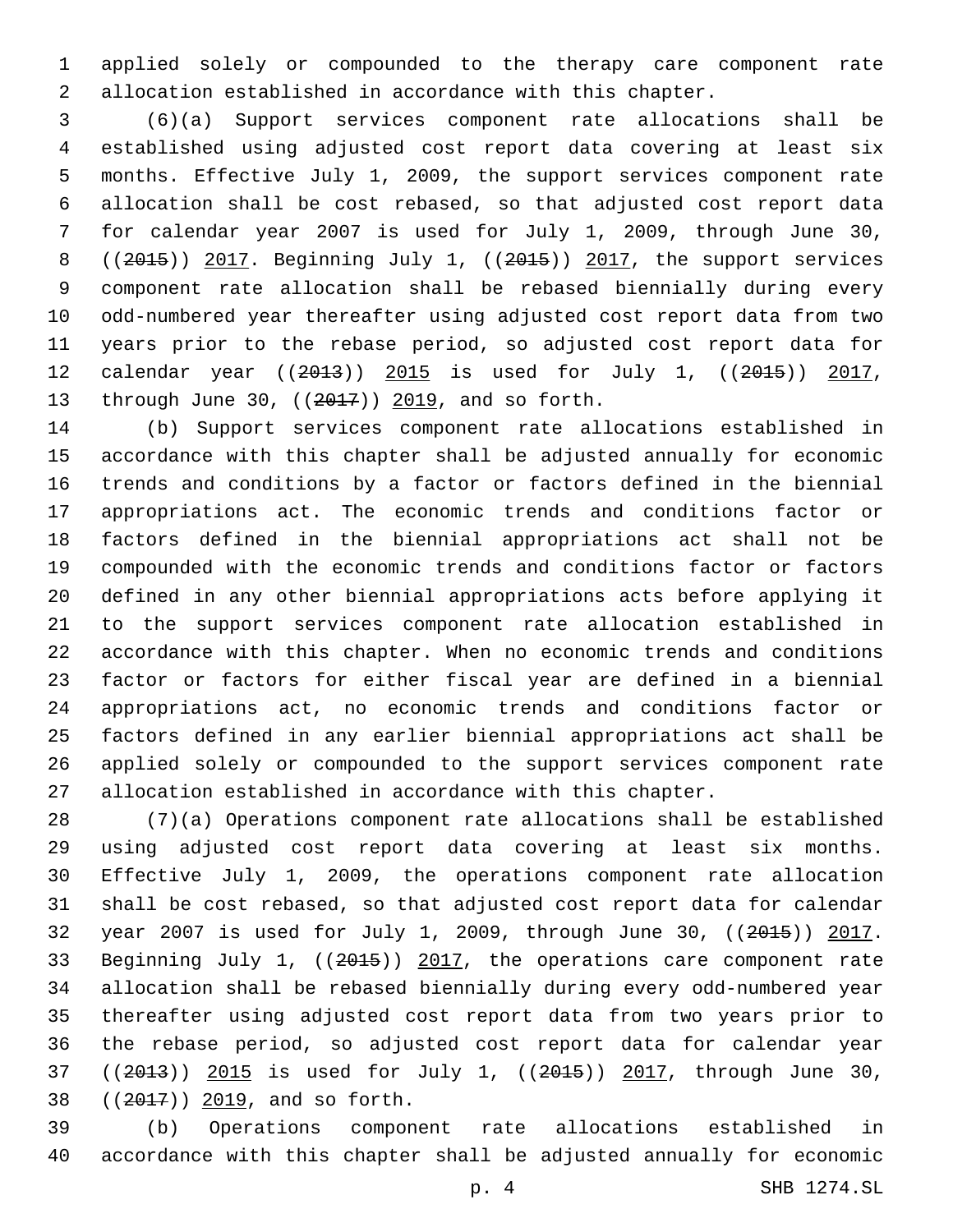trends and conditions by a factor or factors defined in the biennial appropriations act. The economic trends and conditions factor or factors defined in the biennial appropriations act shall not be compounded with the economic trends and conditions factor or factors defined in any other biennial appropriations acts before applying it to the operations component rate allocation established in accordance with this chapter. When no economic trends and conditions factor or factors for either fiscal year are defined in a biennial appropriations act, no economic trends and conditions factor or factors defined in any earlier biennial appropriations act shall be applied solely or compounded to the operations component rate allocation established in accordance with this chapter.

 (8) Total payment rates under the nursing facility medicaid payment system shall not exceed facility rates charged to the general 15 public for comparable services.

 (9) The department shall establish in rule procedures, principles, and conditions for determining component rate allocations for facilities in circumstances not directly addressed by this chapter, including but not limited to: Inflation adjustments for partial-period cost report data, newly constructed facilities, existing facilities entering the medicaid program for the first time or after a period of absence from the program, existing facilities with expanded new bed capacity, existing medicaid facilities following a change of ownership of the nursing facility business, facilities temporarily reducing the number of set-up beds during a remodel, facilities having less than six months of either resident assessment, cost report data, or both, under the current contractor 28 prior to rate setting, and other circumstances.

 (10) The department shall establish in rule procedures, principles, and conditions, including necessary threshold costs, for adjusting rates to reflect capital improvements or new requirements imposed by the department or the federal government. Any such rate adjustments are subject to the provisions of RCW 74.46.421.

 (11) Effective July 1, 2010, there shall be no rate adjustment for facilities with banked beds. For purposes of calculating minimum occupancy, licensed beds include any beds banked under chapter 70.38 37 RCW.

 (12) Facilities obtaining a certificate of need or a certificate of need exemption under chapter 70.38 RCW after June 30, 2001, must have a certificate of capital authorization in order for (a) the

p. 5 SHB 1274.SL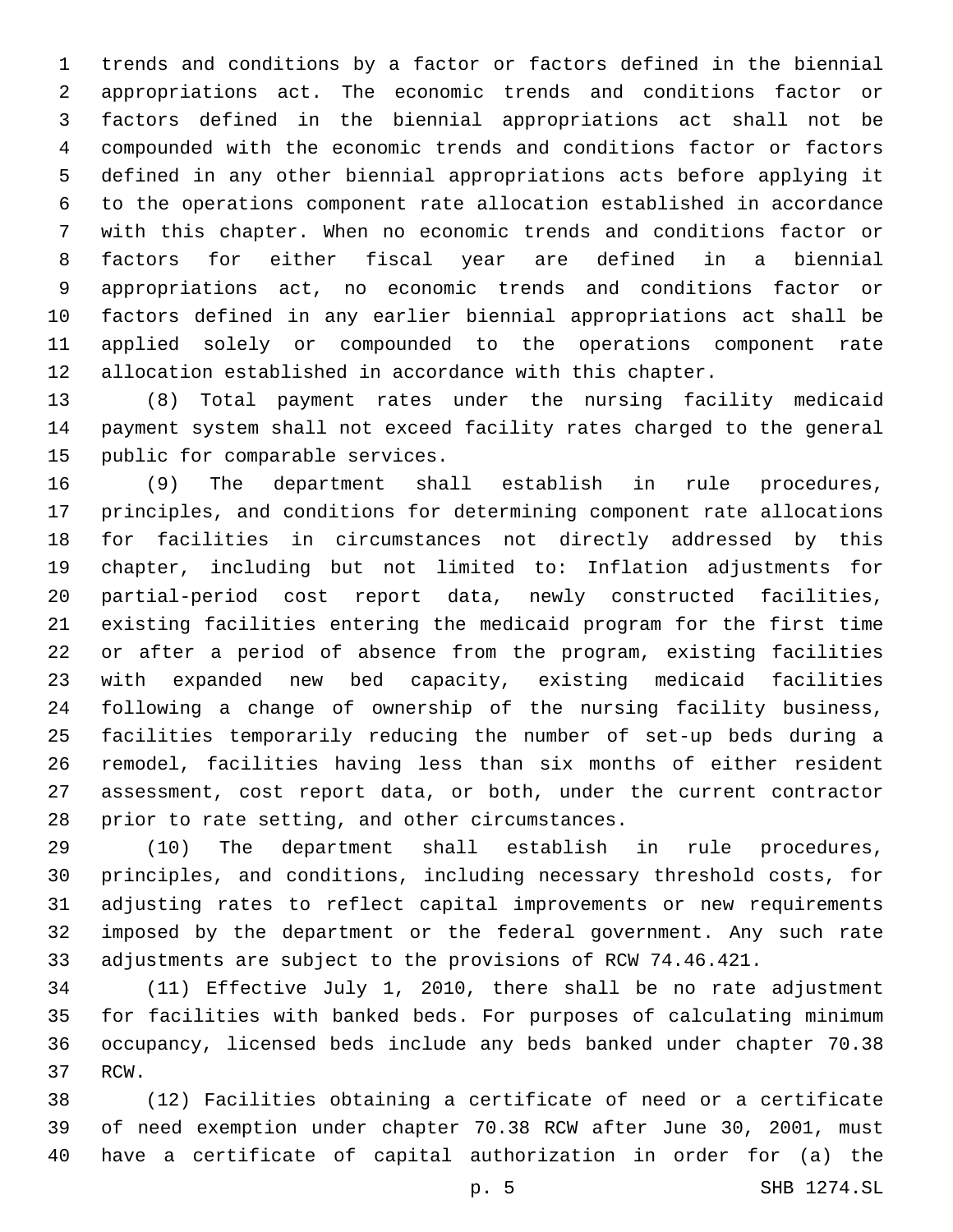depreciation resulting from the capitalized addition to be included in calculation of the facility's property component rate allocation; and (b) the net invested funds associated with the capitalized addition to be included in calculation of the facility's financing 5 allowance rate allocation.

 **Sec. 2.** RCW 74.46.501 and 2013 2nd sp.s. c 3 s 2 are each 7 amended to read as follows:

 (1) From individual case mix weights for the applicable quarter, the department shall determine two average case mix indexes for each medicaid nursing facility, one for all residents in the facility, known as the facility average case mix index, and one for medicaid residents, known as the medicaid average case mix index.

 (2)(a) In calculating a facility's two average case mix indexes for each quarter, the department shall include all residents or medicaid residents, as applicable, who were physically in the facility during the quarter in question based on the resident assessment instrument completed by the facility and the requirements and limitations for the instrument's completion and transmission (January 1st through March 31st, April 1st through June 30th, July 1st through September 30th, or October 1st through December 31st).

 (b) The facility average case mix index shall exclude all default cases as defined in this chapter. However, the medicaid average case 23 mix index shall include all default cases.

 (3) Both the facility average and the medicaid average case mix indexes shall be determined by multiplying the case mix weight of each resident, or each medicaid resident, as applicable, by the number of days, as defined in this section and as applicable, the resident was at each particular case mix classification or group, and 29 then averaging.

 (4) In determining the number of days a resident is classified into a particular case mix group, the department shall determine a start date for calculating case mix grouping periods as specified by 33 rule.

 (5) The cutoff date for the department to use resident assessment data, for the purposes of calculating both the facility average and the medicaid average case mix indexes, and for establishing and updating a facility's direct care component rate, shall be one month and one day after the end of the quarter for which the resident 39 assessment data applies.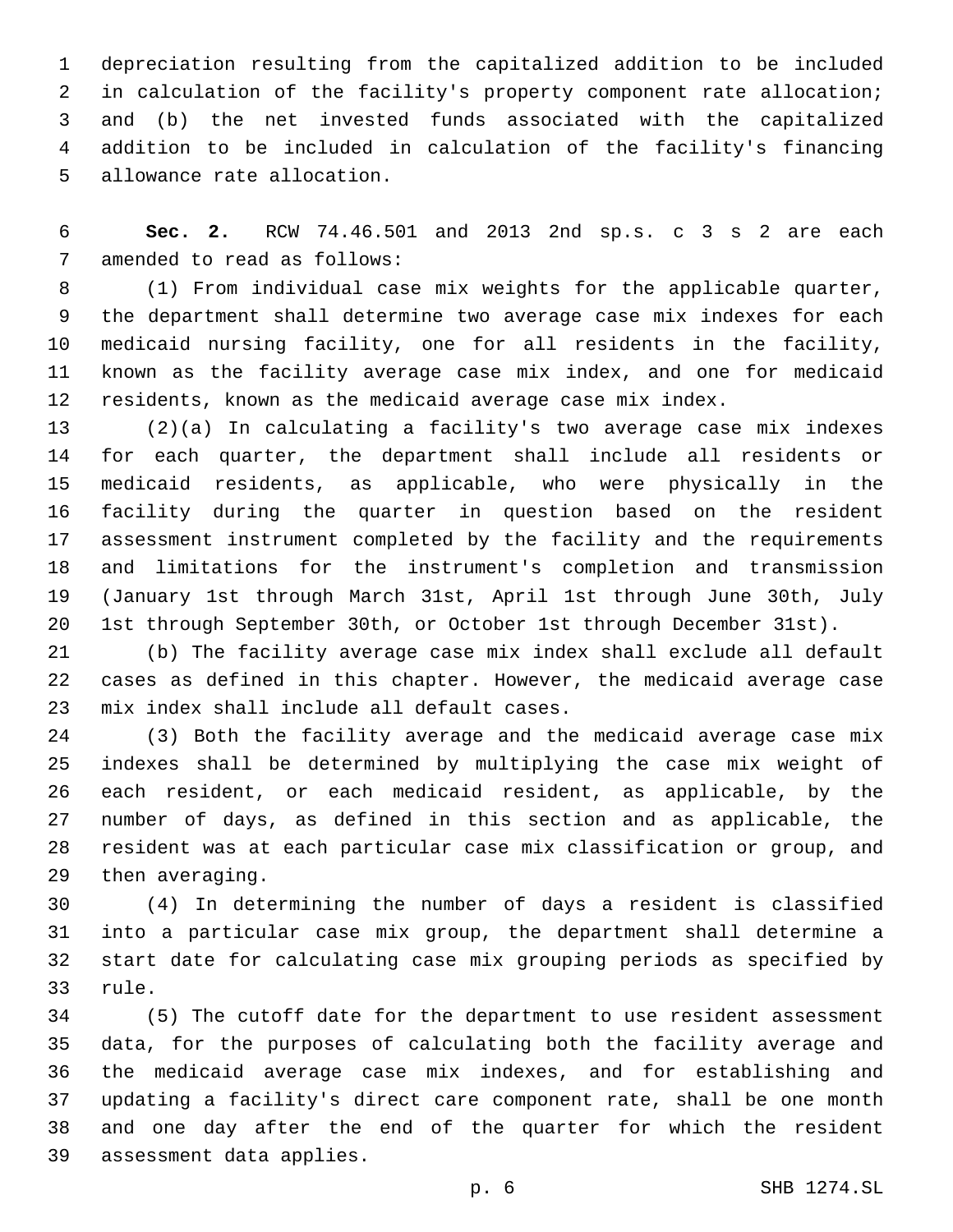(6)(a) Although the facility average and the medicaid average case mix indexes shall both be calculated quarterly, the cost- rebasing period facility average case mix index will be used throughout the applicable cost-rebasing period in combination with cost report data as specified by RCW 74.46.431 and 74.46.506, to establish a facility's allowable cost per case mix unit. To allow for the transition to minimum data set 3.0 and implementation of resource 8 utilization group IV for July 1, ((2013)) 2015, through June 30, 9 ((2015)) 2017, the department shall calculate rates using the 10 medicaid average case mix scores effective for January 1, ((2013)) 11 2015, rates adjusted under RCW 74.46.485(1)(a), and the scores shall be increased each six months during the transition period by one-half 13 of one percent. The July 1, ((2015)) 2017, direct care cost per case mix unit shall be calculated by utilizing ((2013)) 2015 direct care 15 costs, patient days, and ((2013)) 2015 facility average case mix indexes based on the minimum data set 3.0 resource utilization group IV grouper 57. Otherwise, a facility's medicaid average case mix index shall be used to update a nursing facility's direct care 19 component rate semiannually.

 (b) The facility average case mix index used to establish each nursing facility's direct care component rate shall be based on an average of calendar quarters of the facility's average case mix indexes from the four calendar quarters occurring during the cost report period used to rebase the direct care component rate 25 allocations as specified in RCW 74.46.431.

 (c) The medicaid average case mix index used to update or recalibrate a nursing facility's direct care component rate semiannually shall be from the calendar six-month period commencing nine months prior to the effective date of the semiannual rate. For example, July 1, 2010, through December 31, 2010, direct care component rates shall utilize case mix averages from the October 1, 2009, through March 31, 2010, calendar quarters, and so forth.

 NEW SECTION. **Sec. 3.** A new section is added to chapter 74.46 34 RCW to read as follows:

 (1) For fiscal year 2016 and subject to appropriation, the department shall do a comparative analysis of the facility-based payment rates calculated on July 1, 2015, using the payment methodology defined in this chapter, to the facility-based rates in effect June 30, 2010. If the facility-based payment rate calculated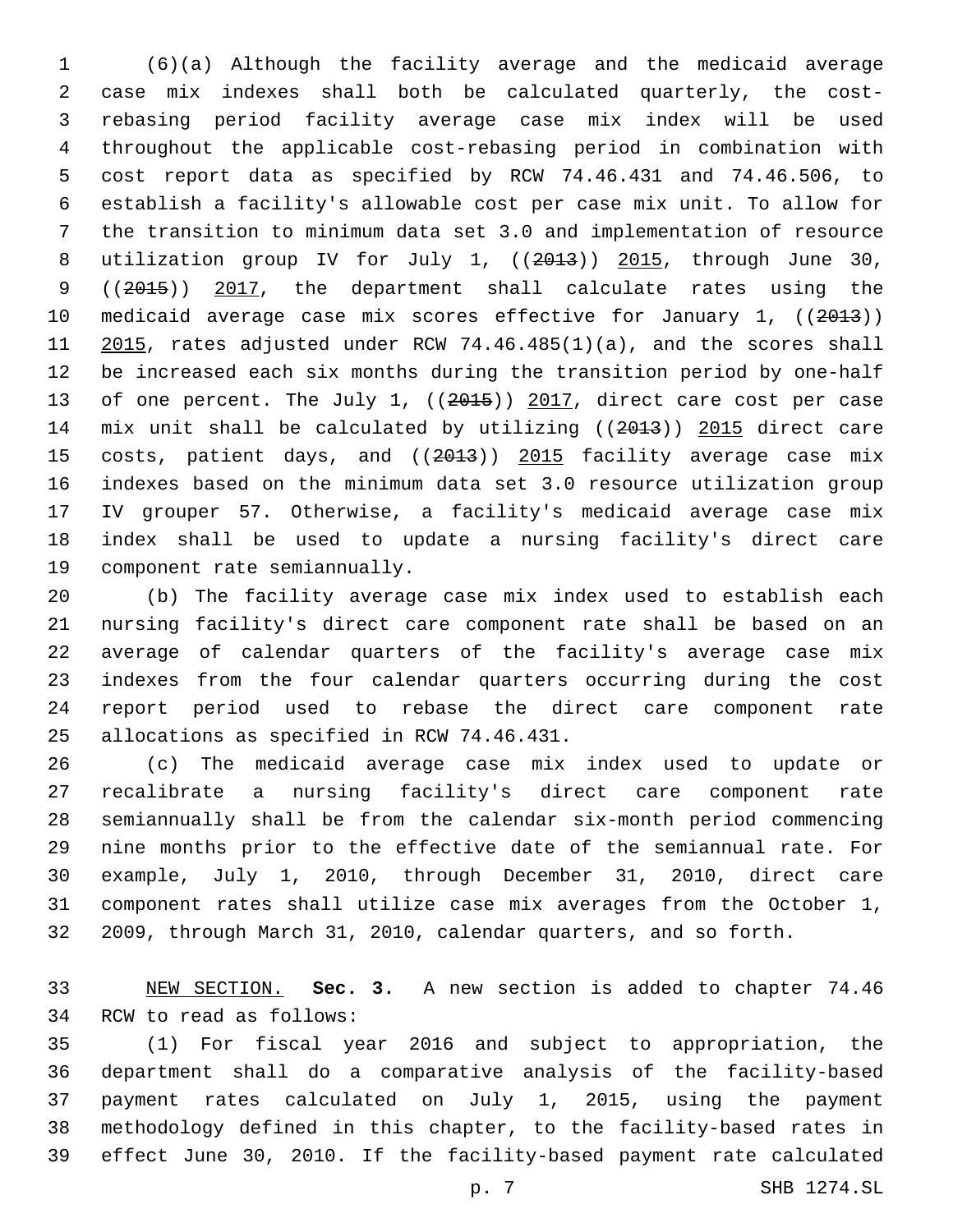on July 1, 2015, is smaller than the facility-based payment rate on June 30, 2010, the difference must be provided to the individual nursing facilities as an add-on per medicaid resident day.

 (2) During the comparative analysis performed in subsection (1) of this section, for fiscal year 2016, if it is found that the direct care rate for any facility calculated under this chapter is greater than the direct care rate in effect on June 30, 2010, then the facility must receive a ten percent direct care rate add-on to compensate that facility for taking on more acute clients than it has 10 in the past.

 (3) The rate add-ons provided in subsection (2) of this section are subject to the reconciliation and settlement process provided in 13 RCW 74.46.022(6).

 NEW SECTION. **Sec. 4.** A new section is added to chapter 74.46 15 RCW to read as follows:

 (1) The legislature adopts a new system for establishing nursing home payment rates beginning July 1, 2016. Any payments to nursing homes for services provided after June 30, 2016, must be based on the new system. The new system must be designed in such a manner as to decrease administrative complexity associated with the payment methodology, reward nursing homes providing care for high acuity residents, incentivize quality care for residents of nursing homes, and establish minimum staffing standards for direct care.

 (2) The new system must be based primarily on industry-wide costs, and have three main components: Direct care, indirect care, 26 and capital.

 (3) The direct care component must include the direct care and therapy care components of the previous system, along with food, laundry, and dietary services. Direct care must be paid at a fixed rate, based on one hundred percent of facility-wide case mix neutral median costs. Direct care must be performance-adjusted for acuity every six months, using case mix principles. Direct care must be regionally adjusted for nonmetropolitan and metropolitan statistical areas. There is no minimum occupancy for direct care.

 (4) The indirect care component must include the elements of administrative expenses, maintenance costs, and housekeeping services from the previous system. A minimum occupancy assumption of ninety percent must be applied to indirect care. Indirect care must be paid at a fixed rate, based on ninety percent of facility-wide median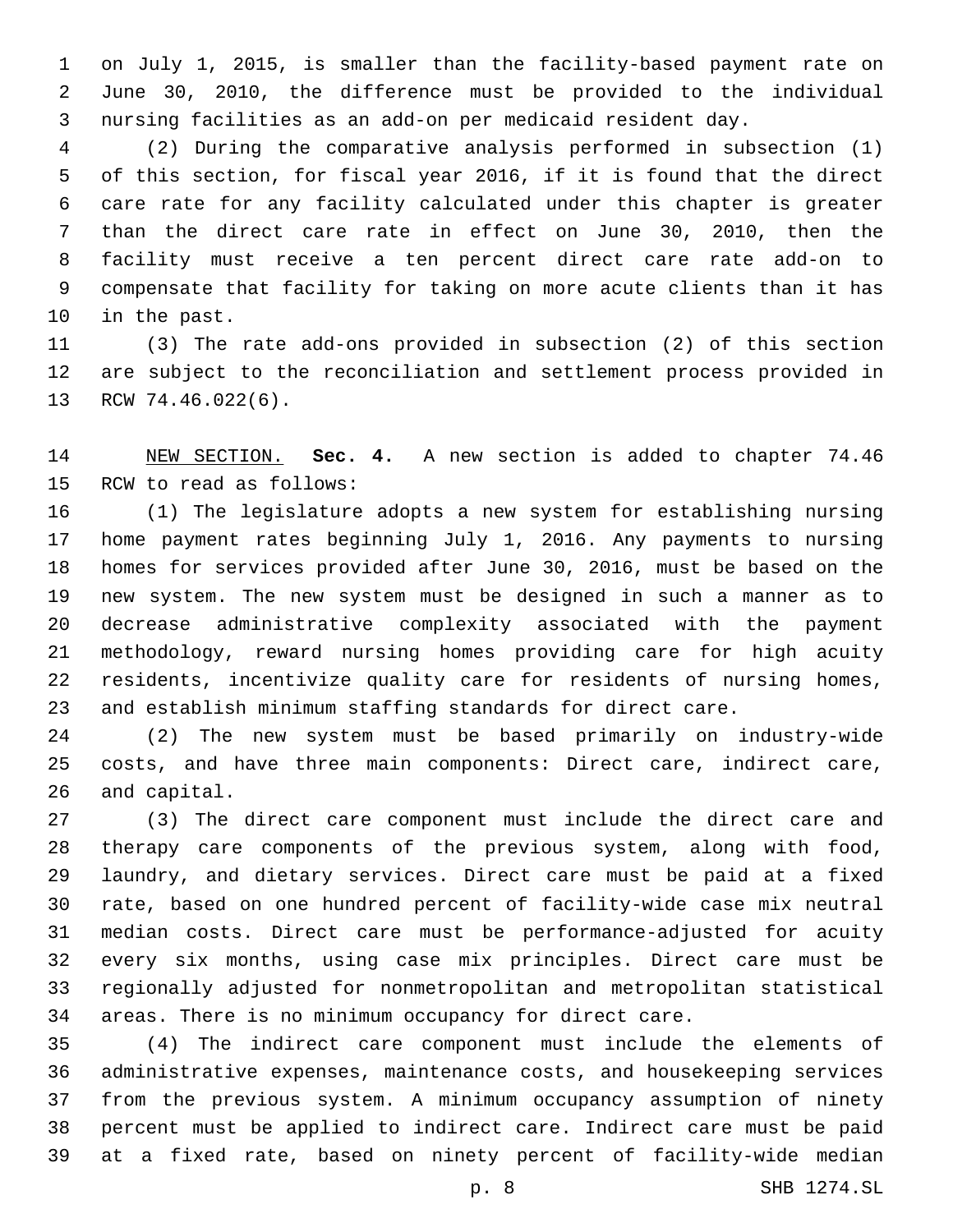costs. Indirect care must be regionally adjusted for nonmetropolitan 2 and metropolitan statistical areas.

 (5) The capital component must use a fair market rental system to set a price per bed. The capital component must be adjusted for the age of the facility, and must use a minimum occupancy assumption of 6 ninety percent.

 (6) A quality incentive must be offered as a rate enhancement beginning July 1, 2016. An enhancement no larger than five percent of the statewide average daily rate must be paid to facilities that meet or exceed the standard established for the quality incentive. All providers must have the opportunity to earn the full quality incentive. The department must recommend four to six measures to become the standard for the quality incentive, and must describe a system for rewarding incremental improvement related to these four to six measures, within the report to the legislature described in section 6 of this act. Infection rates, pressure ulcers, staffing turnover, fall prevention, utilization of antipsychotic medication, and hospital readmission rates are examples of measures that may be 19 established for the quality incentive.

 (7) Reimbursement of the safety net assessment imposed by chapter 74.48 RCW and paid in relation to medicaid residents must be 22 continued.

 (8) The direct care and indirect care components must be rebased in even-numbered years, beginning with rates paid on July 1, 2016. Rates paid on July 1, 2016, must be based on the 2014 calendar year cost report. On a percentage basis, after rebasing, the department must confirm that the statewide average daily rate has increased at least as much as the average rate of inflation, as determined by the skilled nursing facility market basket index published by the centers for medicare and medicaid services, or a comparable index. If after rebasing, the percentage increase to the statewide average daily rate is less than the average rate of inflation for the same time period, the department is authorized to increase rates by the difference between the percentage increase after rebasing and the average rate of inflation.35

 (9) The direct care component provided in subsection (3) of this section is subject to the reconciliation and settlement process provided in RCW 74.46.022(6). Beginning July 1, 2016, pursuant to rules established by the department, funds that are received through the reconciliation and settlement process provided in RCW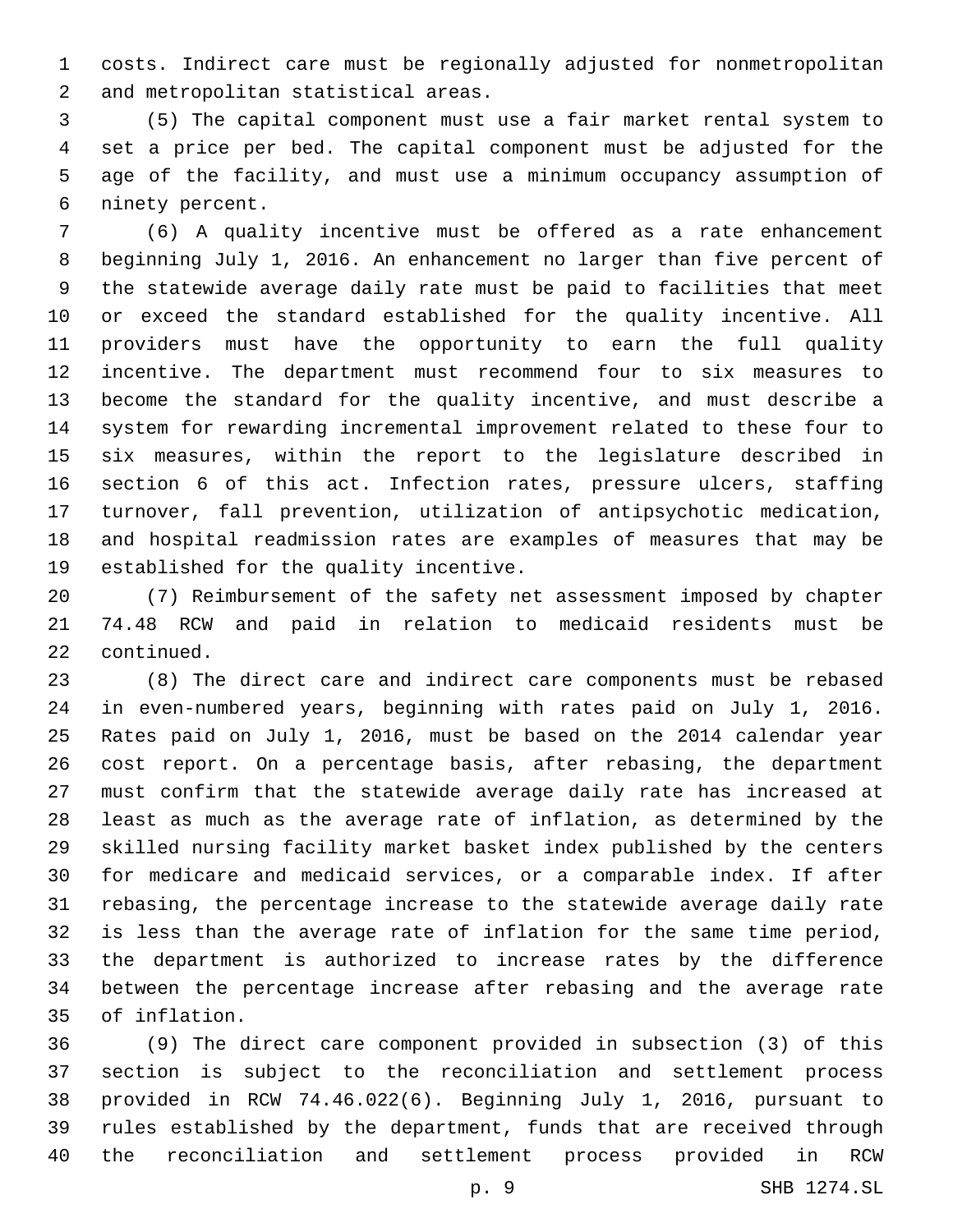74.46.022(6) must be used for technical assistance, specialized training, or an increase to the quality enhancement established in subsection (6) of this section. The legislature intends to review the utility of maintaining the reconciliation and settlement process under a price-based payment methodology, and may discontinue the reconciliation and settlement process after the 2017-2019 fiscal biennium.7

 (10) Compared to the rate in effect June 30, 2016, including all cost components and rate add-ons, no facility may receive a rate reduction of more than one percent on July 1, 2016, more than two percent on July 1, 2017, or more than five percent on July 1, 2018. To ensure that the appropriation for nursing homes remains cost neutral, the department is authorized to cap the rate increase for 14 facilities in fiscal years 2017, 2018, and 2019.

 NEW SECTION. **Sec. 5.** A new section is added to chapter 74.46 16 RCW to read as follows:

 The department shall adopt rules as are necessary and reasonable to effectuate and maintain the new system for establishing nursing home payment rates described in section 4 of this act and the minimum staffing standards described in RCW 74.42.360. The rules must be consistent with the principles described in section 4 of this act and RCW 74.42.360. In adopting such rules, the department shall solicit the opinions of nursing facility providers, nursing facility provider associations, nursing facility employees, and nursing facility 25 consumer groups.

 NEW SECTION. **Sec. 6.** (1) The department of social and health services shall facilitate a work group process to propose modifications to the price-based nursing facility payment methodology outlined in section 4 of this act and the minimum staffing standards outlined in RCW 74.42.360. The department shall keep a public record of comments submitted by stakeholders throughout the work group process. The work group shall consist of nursing facility provider associations, a representative from a not-for-profit hospital system that operates three or more nursing facilities and is not a member of either statewide nursing facility provider association, nursing facility employees, consumer groups, worker representatives, and the office of financial management. The department shall make its final recommendations to the appropriate legislative committees by January

p. 10 SHB 1274.SL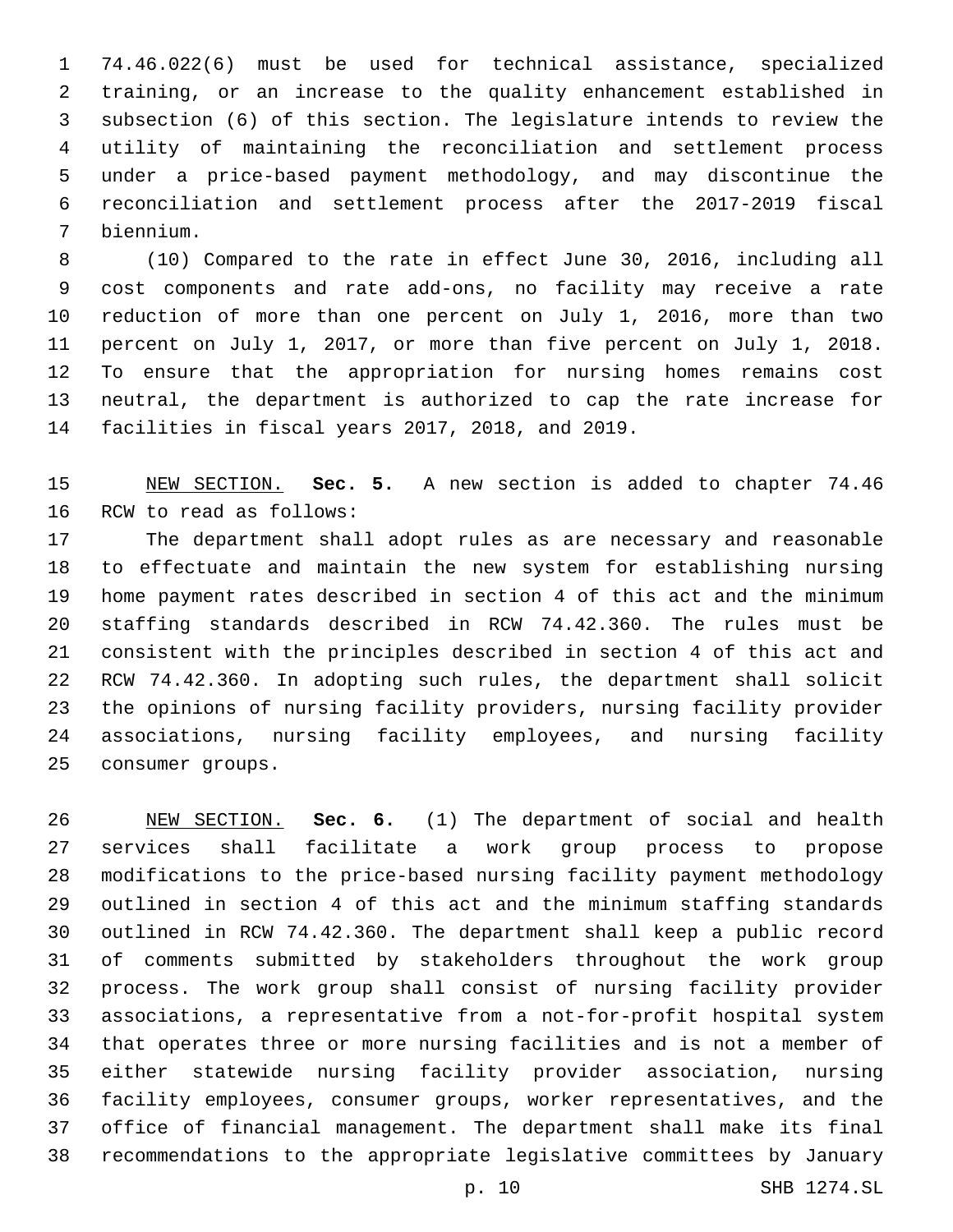2, 2016, and shall include a dissent report if agreement is not achieved among stakeholders and the department. The department shall include at least one meeting dedicated to review and analysis of other states with price-based methodologies and must include information on how well each state is achieving quality care outcomes and any specific quality metrics targeted for enhanced payments in comparison to the price-based rates paid to that state's nursing 8 facilities.

9 (2) This section expires August 1, 2016.

 **Sec. 7.** RCW 74.42.360 and 1979 ex.s. c 211 s 36 are each amended 11 to read as follows:

12 (1) The facility shall have staff on duty twenty-four hours daily sufficient in number and qualifications to carry out the provisions of RCW 74.42.010 through 74.42.570 and the policies, 15 responsibilities, and programs of the facility.

 (2) The department shall institute minimum staffing standards for nursing homes. Beginning July 1, 2016, facilities must provide a minimum of 3.4 hours per resident day of direct care. Direct care includes registered nurses, licensed practical nurses, and certified nursing assistants. The minimum staffing standard includes the time when such staff are providing hands-on care related to activities of daily living and nursing-related tasks, as well as care planning. The legislature intends to increase the minimum staffing standard to 4.1 24 hours per resident day of direct care, but the effective date of a standard higher than 3.4 hours per resident day of direct care will be identified if and only if funding is provided explicitly for an increase of the minimum staffing standard for direct care.

 (a) The department shall establish in rule a system of compliance of minimum direct care staffing standards by January 1, 2016. Oversight must be done at least quarterly using nursing home facility census and payroll data.

 (b) The department shall establish in rule by January 1, 2016, a system of financial penalties for facilities out of compliance with minimum staffing standards. Beginning July 1, 2016, pursuant to rules established by the department, funds that are received from financial penalties must be used for technical assistance, specialized training, or an increase to the quality enhancement established in section 4 of this act.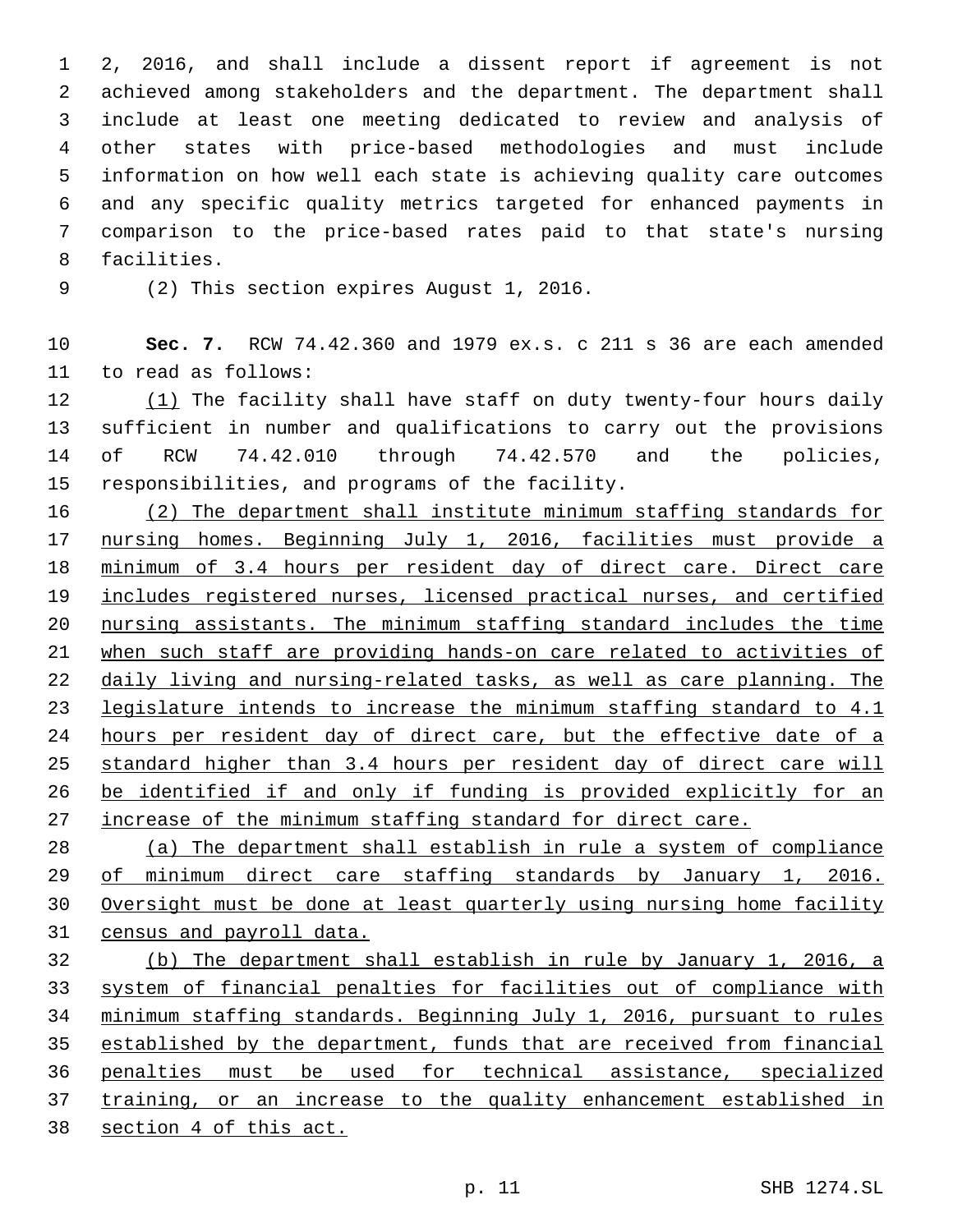(3) Large nonessential community providers must have a registered nurse on duty directly supervising resident care twenty-four hours per day, seven days per week.

 (4) Essential community providers and small nonessential community providers must have a registered nurse on duty directly supervising resident care a minimum of sixteen hours per day, seven days per week, and a registered nurse or a licensed practical nurse on duty directly supervising resident care the remaining eight hours per day, seven days per week.

 NEW SECTION. **Sec. 8.** A new section is added to chapter 74.46 11 RCW to read as follows:

 A separate nursing facility quality enhancement account is created in the custody of the state treasurer. Beginning July 1, 2015, all receipts from the reconciliation and settlement process provided in RCW 74.46.022(6), as described within section 4 of this act, must be deposited into the account. Beginning July 1, 2016, all receipts from the system of financial penalties for facilities out of compliance with minimum staffing standards, as described within RCW 74.42.360, must be deposited into the account. Only the secretary, or the secretary's designee, may authorize expenditures from the account. The account is subject to allotment procedures under chapter 43.88 RCW, but an appropriation is not required for expenditures. The department shall use the special account only for technical assistance for nursing facilities, specialized training for nursing facilities, or an increase to the quality enhancement established in 26 section 4 of this act.

 NEW SECTION. **Sec. 9.** The following acts or parts of acts, as now existing or hereafter amended are each repealed, effective June 30, 2016:

 (1) RCW 74.46.431 (Nursing facility medicaid payment rate allocations—Components—Minimum wage—Rules) and 2015 1st sp.s. c . . . s 1 (section 1 of this act), 2013 2nd sp.s. c 3 s 1, 2011 1st sp.s. c 7 s 1, 2010 1st sp.s. c 34 s 3, 2009 c 570 s 1, 2008 c 263 s 2, 2007 c 508 s 2, 2006 c 258 s 2, 2005 c 518 s 944, 2004 c 276 s 913, 2001 1st sp.s. c 8 s 5, 1999 c 353 s 4, & 1998 c 322 s 19;

 (2) RCW 74.46.435 (Property component rate allocation) and 2011 1st sp.s. c 7 s 2, 2010 1st sp.s. c 34 s 5, 2001 1st sp.s. c 8 s 7, 1999 c 353 s 10, & 1998 c 322 s 29;38